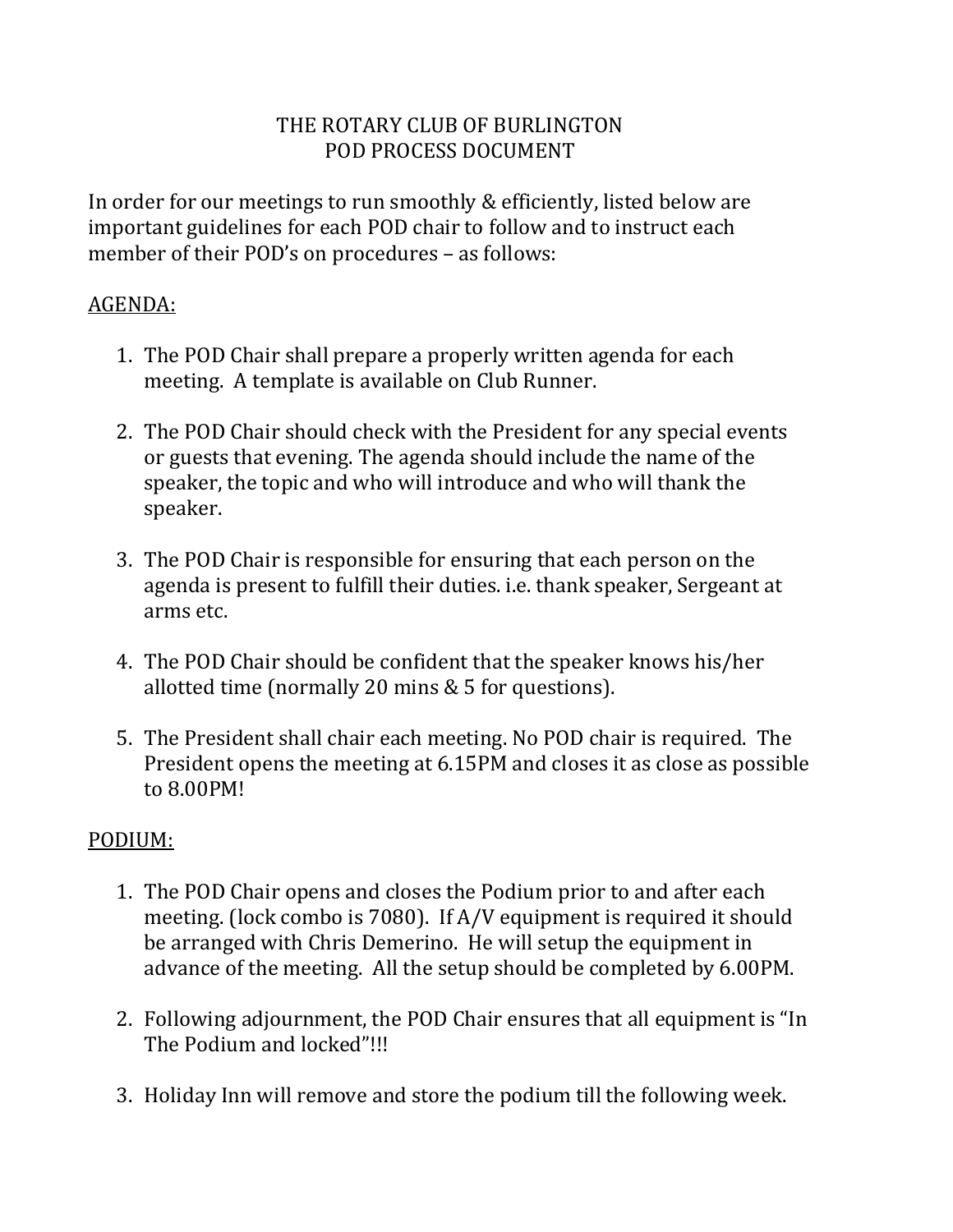4. The podium contains: Laptop Computer, Bell & Gavel, Projector, Binder with Attendance Sheets & Member lists for payments. These sheets should be placed on the check in table by 5:30pm. The attendance sheet goes to the secretary afterwards and the cash with the payments listing goes to the treasurer.

#### POD RESPONSIBILITIES:

The roles are as follows:

- Attendance
- $\bullet$  Cash
- $\bullet$  Host
- Rotoracle Writer
- Introduce Speaker
- Thank Speaker
- Sergeant at Arms
- 1. The POD Chair should have these jobs assigned at least two weeks before the beginning of the month.
- 2. The POD Chair should email all POD members 4 weeks before the month and ask what jobs they would like to do. If members don't respond – Then assign the jobs!!
- 3. The Rotoracle must be written with a "Template". The secretary will send the template to the Rotoracle writer.
- 4. The POD Chair should INSIST that all members do their jobs. If they cannot do so, then they MUST get a replacement to cover for them. It can be any member of the club.

### SPEAKERS

- 1. The POD normally obtains the speakers. The POD Chair should first check with the President as to when Business Meetings, special events etc may occur – then no speaker is required.
- 2. Suggested speakers may be put forth by club members and referred to the POD Chair. Once a speaker is finalized please notify Chris Demerino to have it posted on the club website.